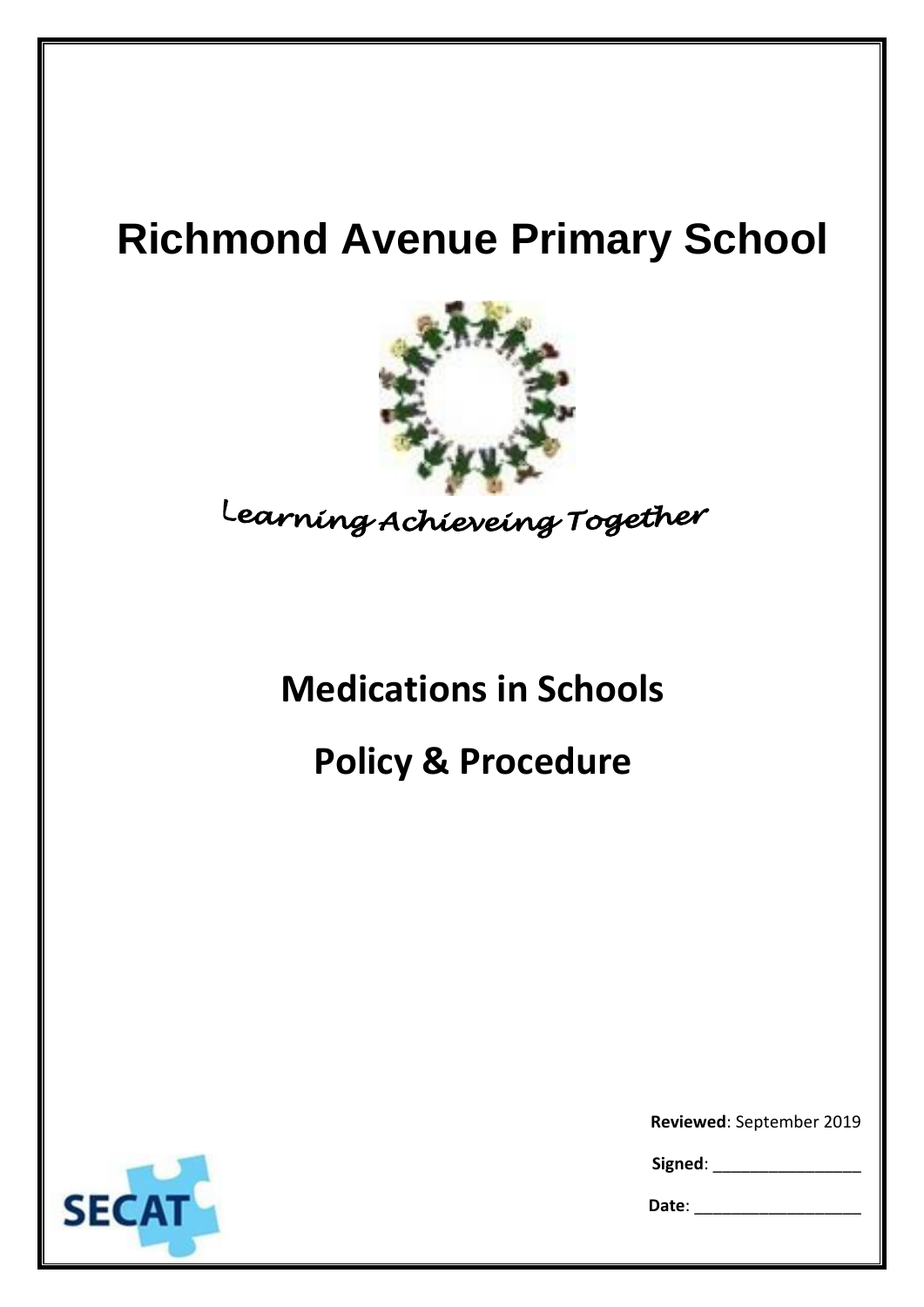#### **Rationale**:

Richmond Avenue is an inclusive community that welcomes and supports any pupils with medical conditions.

Most pupils at some point may have a medical condition that could affect their participation in school activities. For many this will be a short term event.

Section 6 of the Equality Act, 2010, sets out that schools are expected to make reasonable adjustments to help meet the needs of students with chronic and long term health conditions.

Arrangements for taking any necessary medication will be taken into consideration on an individual basis.

#### **Pupils requiring short term medication:**

- If a child is given medication that is required three times a day, it can be given three times a day out of school hours (before school, after school and bedtime). The school will not administer medication that is prescribed three times a day.
- If a child requires medication to be administered more than three times a day; this may be done by the school for a maximum of two weeks (if longer than this, discussions may be held regarding the need for an individual health care plan).\*
- If a pupil refuses to take their medication, they would not be forced to take it. In this instance the parent would be informed.

#### **Receiving / Administering medications**

Medicines will only be accepted if:

They are delivered to the office / authorised person by the parent or carer, in a secure and labelled container as originally dispensed. Each item of medication must be clearly labelled with the following information:

- o Pupil's Name
- o Name of medication
- o Dosage
- o Frequency of administration
- o Date of dispensing
- o Storage requirements (if relevant)
- o Expiry date

The school will not accept items of medication in unlabelled containers.

One exception to the above is insulin, which may be available inside an insulin pen or a pump, rather than it its original container and this can be accepted by the school.

- When handing over medications the parent/carer will be required to complete and sign a medication form. Medication brought to the office by children or without a completed form will not be accepted.
- When administering medication, a staff member will complete a record with details of date, time and dosage given.